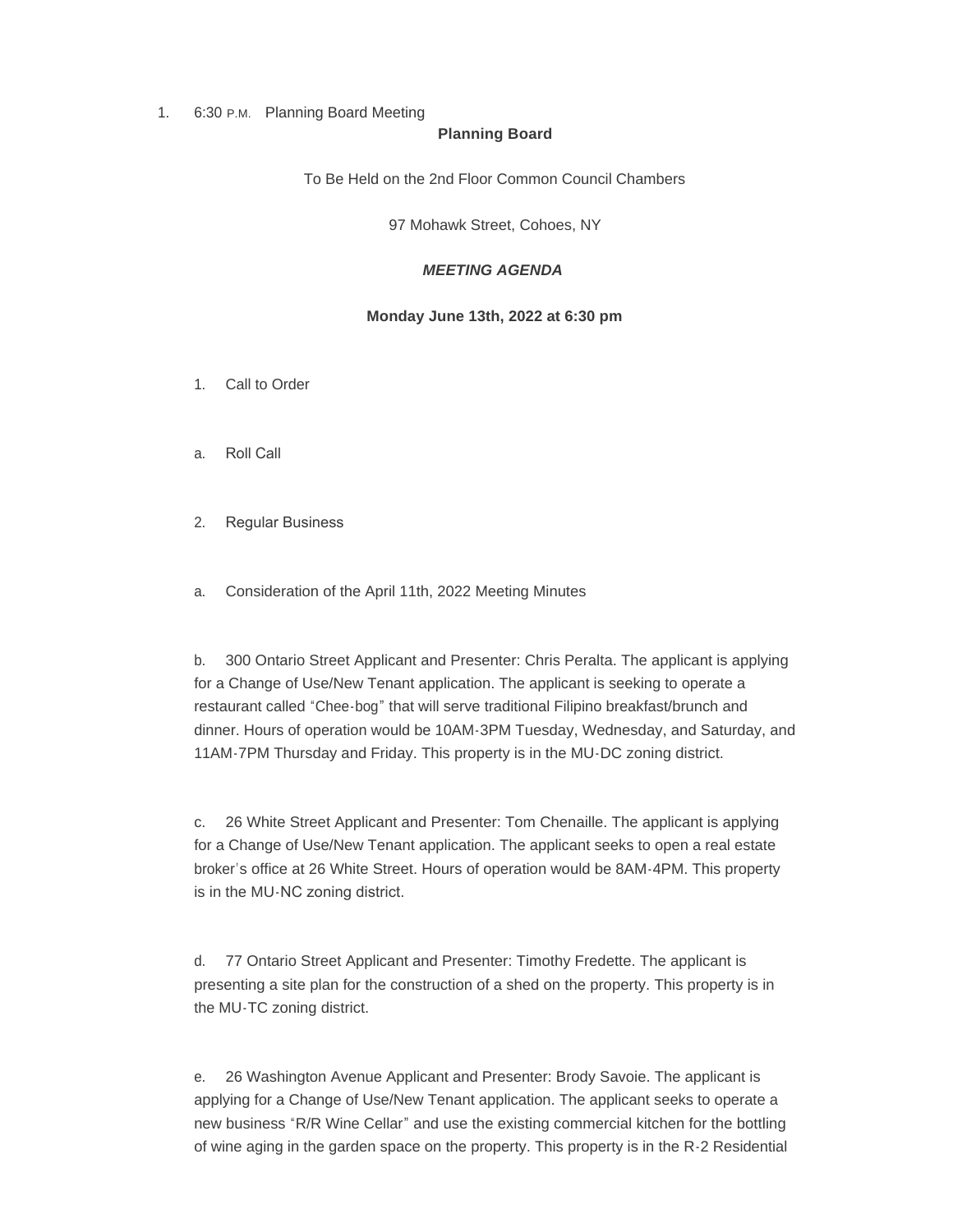zoning district.

f. 60 Remsen Street Applicant and Presenter: Pine Hill Properties. The applicant is applying for a Change of Use/New Tenant application. The applicant is seeking to use the existing floor plan as private office space for artists. No major changes to the floor plan or building will be made. This property is in the MU-CC zoning district.

g. 640 Saratoga Street Applicant and Presenter: Faisal Shehzad. The applicant is applying for a Site Plan and Special Use Permit application. The applicant seeks to construct a one-story garage with three service bays to operate an auto repair business called "Faisal's Auto Service" at 640 Saratoga Street. The applicant is proposing "light" auto repair consisting of oil changes, tire replacement and repair, brake system, auto exhaust, air conditioning, etc. No body or paint work is proposed. Hours of operation would be 8AM-6PM, Monday through Friday, 8AM-1PM Saturday, and closed on Sunday. This property is in the I-1 zoning district.

h. 100 N Mohawk Street Applicant and Presenter: Day Care Acquisitions, LLC. The applicant is applying for a Change of Use/New Tenant application. The applicant is seeking to renovate an existing building for the addition of exercise and recreational amenities, including an outdoor pool. This property is in the MU-2 zoning district.

i. 100 N Mohawk Street Applicant and Presenter: Day Care Acquisitions, LLC. The applicant is applying for a Site Plan application. The applicant is seeking to construct additional apartments to existing buildings at 100 N Mohawk Street including: Mill 1, Mill 4, Central Tower, and the Salon Building. This property is in the MU-2 zoning district.

3. Adjournment

This meeting will be held on the 2nd floor Common Council Chambers of City Hall, 97 Mohawk Street. The meeting may also be attended via Zoom application.

Below is the information to log on to Zoom for anyone wishing to participate in or listen to the meeting. If you need to call in, please use the New York number or click the link to find your local number.

Join Zoom Meeting

https://zoom.us/j/3708207060

One tap mobile